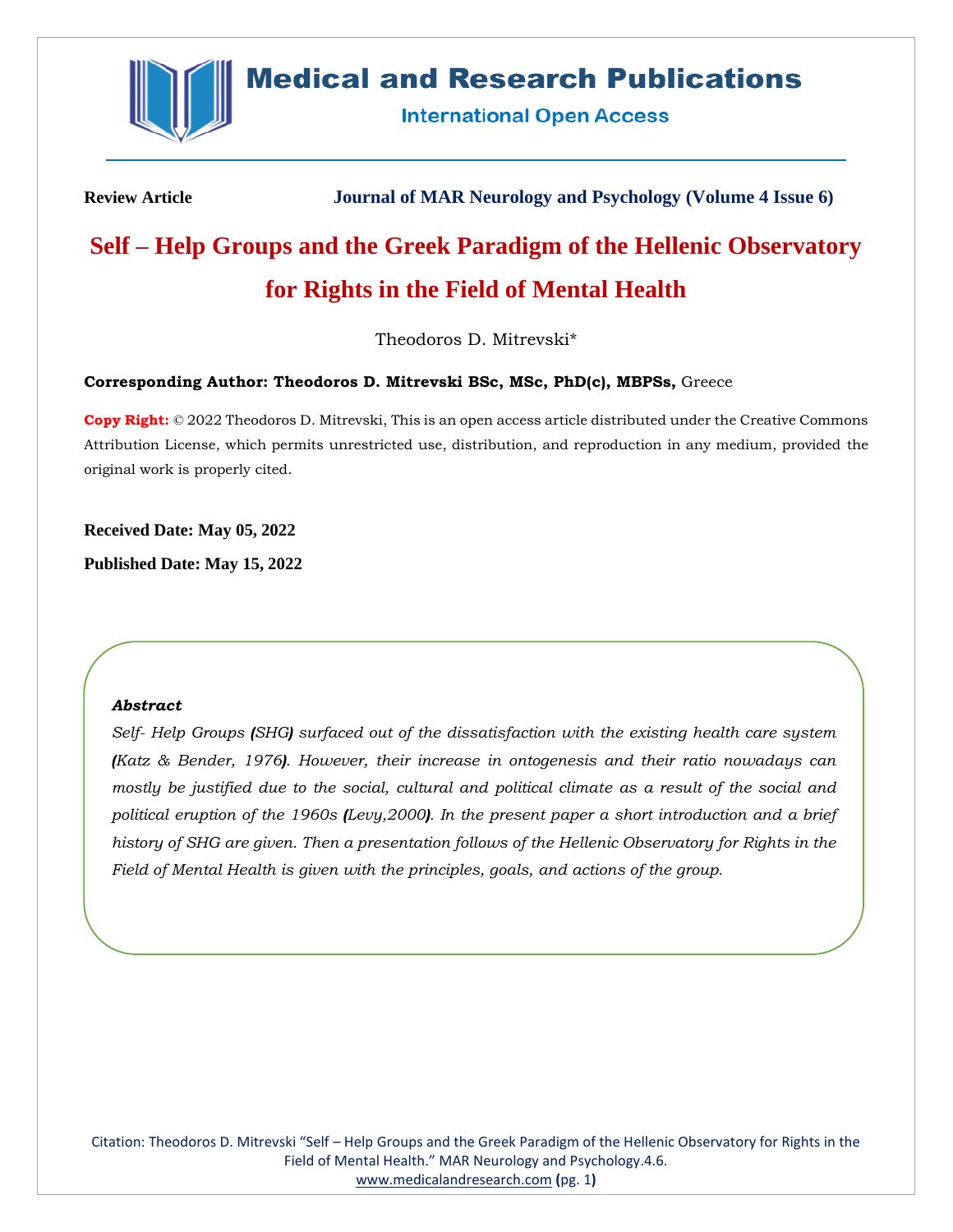## **Introduction**

Self-help groups have been around since the dawn of humanity in different forms, starting with the form of group shamanism, which is a form which predates specialised shamanism, followed by secret brotherhoods of the sick and guilds in the Middle Ages **(**Moeller,1999**)**. The current form of self-help groups appeared fist in USA in the midst of the economic crisis of 1935 and was the prototype for the several self-help groups that followed **(**Moeller,1999**)**.

The World Health Organization **(**WHO**)**, self-help mentions to typical **(**formal**)** or atypical **(**informal**)** configured groups, with a purpose for new answers for problem management, citizen autonomy, and humanitarianism in healthcare delivery **(**Flora, Raftopoulos, & Pontikes, 2010**)**.

In 1976 Katz and Bender defined self-help groups **(**SHG**)** as small, self-imposed assembles for the mutual aid and opus of a particular end. SHG are a homogeneous group of people, who meet to offer aid to a mutual need, as well as the encounter of a common set of problems that endanger the participants' well being and to facilitate a social and/or personal lasting change. It is believed that the need of the group can not be met by existing social structures. These groups underline the communication among members as well as personal accountability. Usually they provide well being strategies and emotional support **(**Flora, Raftopoulos, & Pontikes, 2010**)**. The participants are oriented to the root of the difficulty, and at the same time to an explanatory system of philosophical understanding is purported to assist in the process of gaining awareness of their personal identity **(**Kickbusch & Hatch, 1983**)**.

SHGs have been distinguished in three types based on different motives, goals and actions. The first one are the Insider-only, with uniformity in problem-type, motives and goals **(**e.g., AA; NA; diabetics**)**. Then there are Groups which cooperate with interested individuals highly sensitive to the cause and inclined to volunteer their expertise. Last there are also Mixed groups with the involvement of professionals, insiders, and individuals sensitive to the cause **(**Flora, Raftopoulos, & Pontikes, 2010**)**. According to Bairaktaris **(**1994**)** its a very well organised and functioning endeavour of hetero and self help, whereas the therapist retains the entire managements.

## **Brief History of European Self-help Groups**

Our journey in Europe starts around 1956 in Germany. Until 1975 SHGs were not noticed by the professionals and were deemed as patients in an outrage. In the end of 1976 scientists in the North West of Europe became aware of self-help groups as sub-culture ranging from people watching their weights to phobias as a way to find assistance from each other in attempt to overcome the stagnant welfare society with a failing system **(**Barath, 1991**)**. Then, from 1976 to 1981 experts started to find interest in the utilisation of SHGs which resulted in the Health Conventions of 1981 in Germany and it was found that cooperation among experts and SHG can be beneficial and even necessary. From 1981

Citation: Theodoros D. Mitrevski "Self – Help Groups and the Greek Paradigm of the Hellenic Observatory for Rights in the Field of Mental Health." MAR Neurology and Psychology.4.6. [www.medicalandresearch.com](http://www.medicalandresearch.com/) **(**pg. 2**)**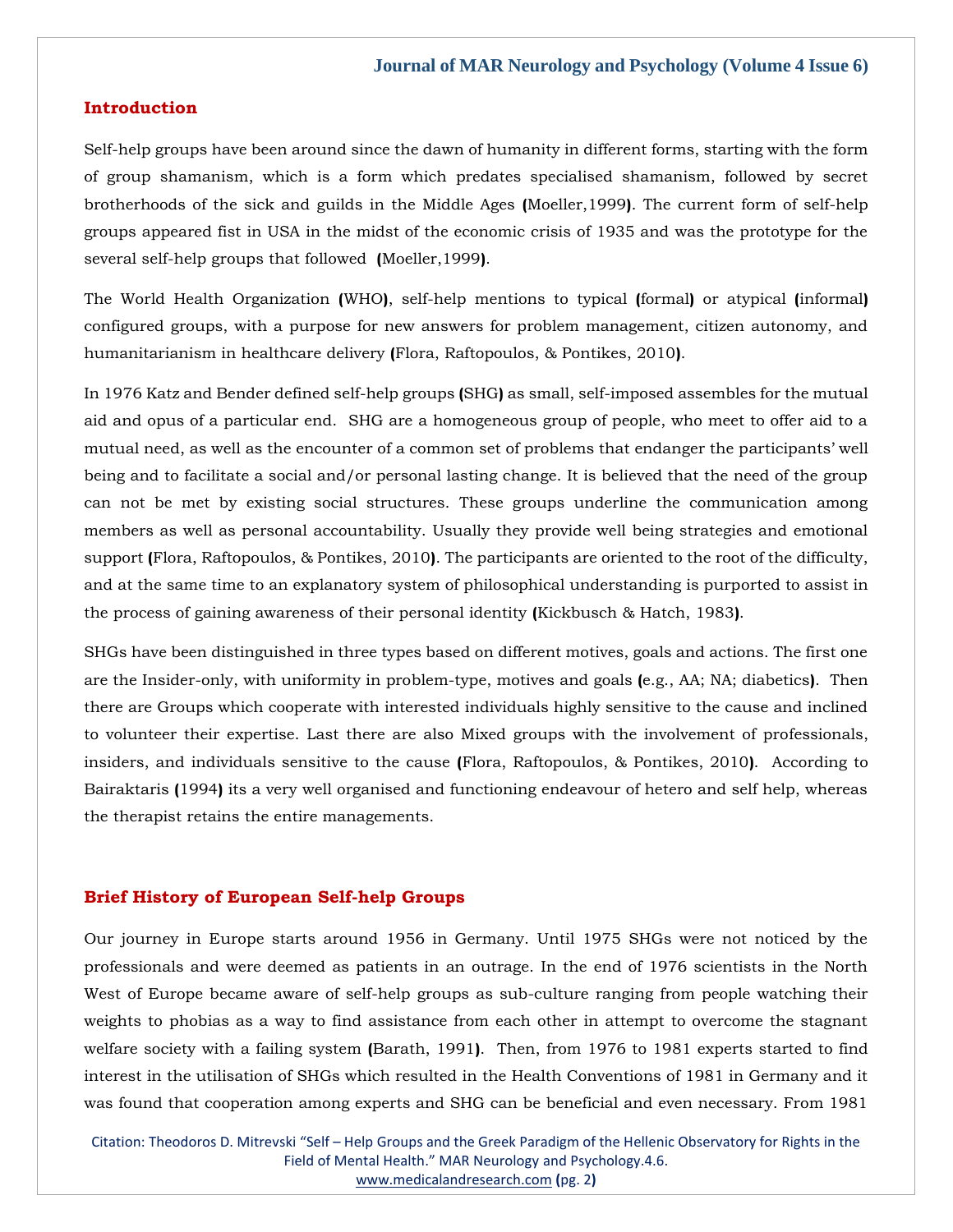to 1984 SHG in Germany had been widely accepted and followed by a period after 1984 where SHGs were funded by the government **(**Moeller,1999**)**.

Buda **(**1990 as cited in Barath,1991**)** has presented that some self-help groups surfaced impromptu in socialist countries during the 1980s. 'Groups are initiated either by active individuals with skills and experience in community development and leadership, e.g. by physicians or other professionals devoted to matters of general social welfare' **(**Buda,1990 as cited in Barath, 1991**)**. An estimation coming from Hungary suggests that there were an estimated 300 self-help groups with 5000 active members. Additionally, the state had also 200 mutual and support groups, which also had 5000 members between them **(**Lantos, 1989; Zabardine-Antal, 1987 as cited in Barath, 1991**)**. ''In Europe the 'Self-help has not **(**yet**)** acquired clear and definite symbolic significance in society. It is, as it were, an empty expression to which all kinds of meaning can be attributed. At the same time, however, it serves as a mark of identification, a flag under which many ships aspire to sail' **(**Harberden and Lafaille, 1979 as cited in Barath, 1991**)**.

## **The Greek Paradigm—Hellenic Observatory for Rights In The Field Of Mental Health**

**(**Website: www.paratiritiriopsy.org, e-mail: paratiritiriopsy@yahoo.com, Tel: ++30 6949500133**)**

The Observatory for Rights in the Field of Mental Health was founded in 2006 with the purpose of defending the rights of persons implicated in the mental health service system and promoting alternative, non-psychiatric ways of managing distress. It is a network of persons involved in the mental health system, that is to say users of psychosocial services, relatives, mental health professionals and employees, and is open to anyone who shares its philosophy and aims. The Observatory is based in Thessaloniki, Greece, but it accepts demands and complaints at a national level, and organises relevant actions, usually in collaboration with other organisations **(**Emmanoulidou, 2007 in Lehman, P., Stastny, P., Emmanouilidou, Alternatives Beyond Psychiatry, p281-289**)**.

Moreover, the Observatory for Rights in the Field of Mental Health functions with a horizontal with out any for of hierarchy whereas every member is treated with respect and equality as a partner without any form of discrimination and the decisions of the General Assembly are taken not by majority vote but with consese More importantly, it should be noted that more than 50% of the members of the General Assembly are individuals with some sort of psychiatric, psychotic, or unsual experience in their lives. Furthermore, the Observatory for Rights in the Field of Mental Health tries to respond immediately to new needs of its members as they arise and takes action in order to create new groups or actions to achieve these needs.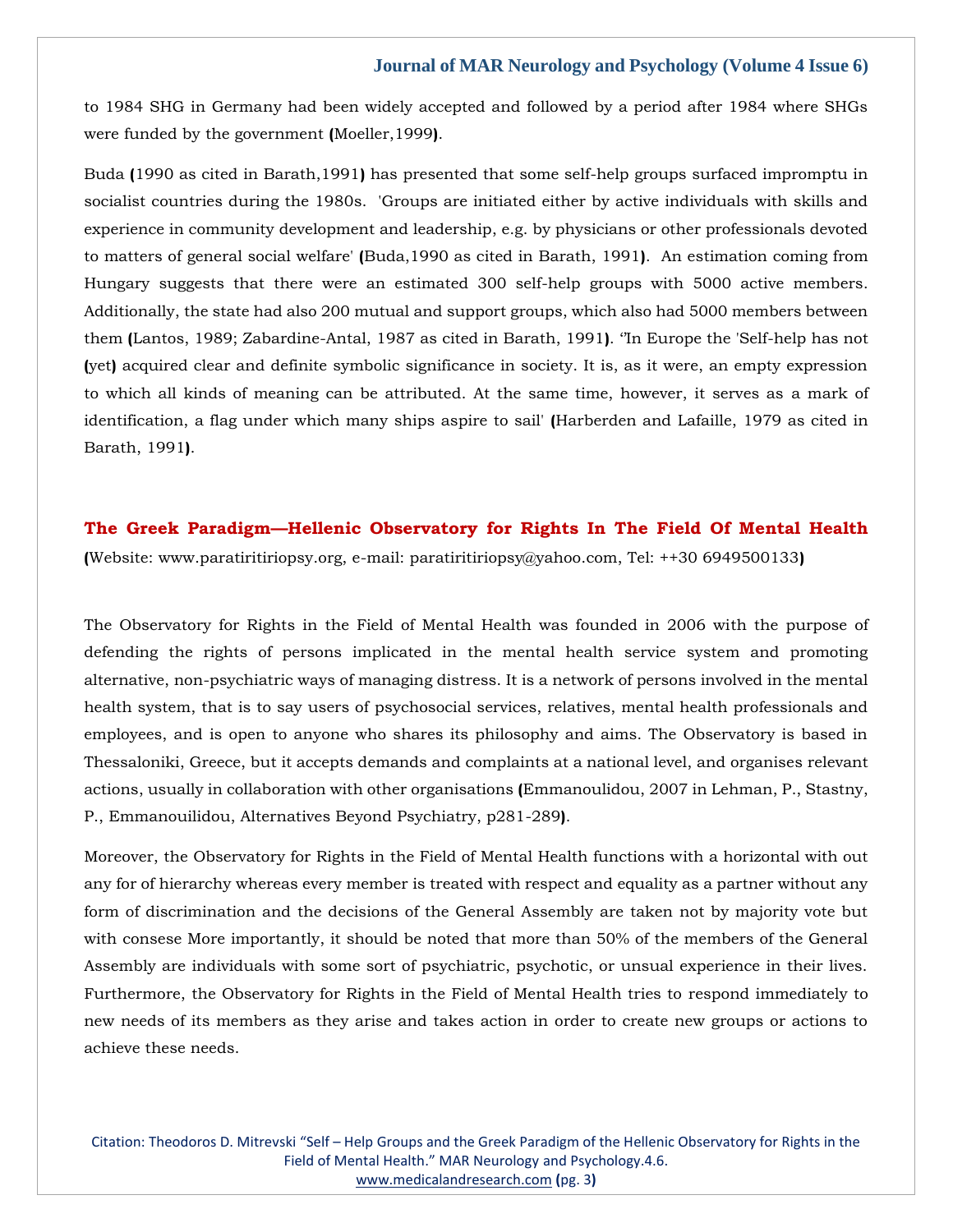## **Principles**

While in the last few years legislation has been introduced in Greece with the declared intention of protecting persons with mental health problems from acts of violence and abuse, this has not been achieved in practice. Mental distress and experiences which deviate from the "norm" are attributed to a specific form of illness which, unlike other illnesses, is considered beyond the mental control of its bearer. Consequently, the management of this illness is assigned by the state to systems of social control and suppression, which are incompatible with notions of illness and treatment. This practice, based on the reproduction of the relevant mentality by mental health professionals and the ignorance and fear of the public, leads to mental distress being treated as something akin to an offense, for which the sufferer is punished through discrediting their speech, personality, capacities, wishes, dreams, personal and social rights and control over their own life **(**Emmanoulidou, 2007 in Lehman, P., Stastny, P., Emmanouilidou, Alternatives Beyond Psychiatry, p281-289**)**.

## **The Main Principles underscoring the Initiatives are:**

• The concept of personal and social rights of citizens, whether they become at some point of their lives users of psychosocial services or not, is valid over and above scientific or other interpretative theories, and this cannot be subject to negotiation

• The violation of these rights constitutes violence, personal and social, against the persons whose rights are violated

• The existing mental health system is largely structured in a way that produces and reproduces such forms of violence, primarily through the political and existential discrediting of its users, but also through specific daily practices, both in closed institutions and in the community

• This context of supporting violence affects inevitably, albeit in different ways, not only the users of services, but also their families as well as the employees in the respective institutions, when they are forced by their work context to violate the rights of other persons who find themselves in life crises. In this sense, society as a whole is also affected, since it maintains institutionalised practices of violence, ignorance and exclusion of its weakest members. We contend that this directly offends the ethics and culture of society as a whole

• As informed and concerned citizens, who do not wish to remain observers of this situation, exorcizing the evil and hoping that this will "always concern someone else".

Citation: Theodoros D. Mitrevski "Self – Help Groups and the Greek Paradigm of the Hellenic Observatory for Rights in the Field of Mental Health." MAR Neurology and Psychology.4.6. [www.medicalandresearch.com](http://www.medicalandresearch.com/) **(**pg. 4**)**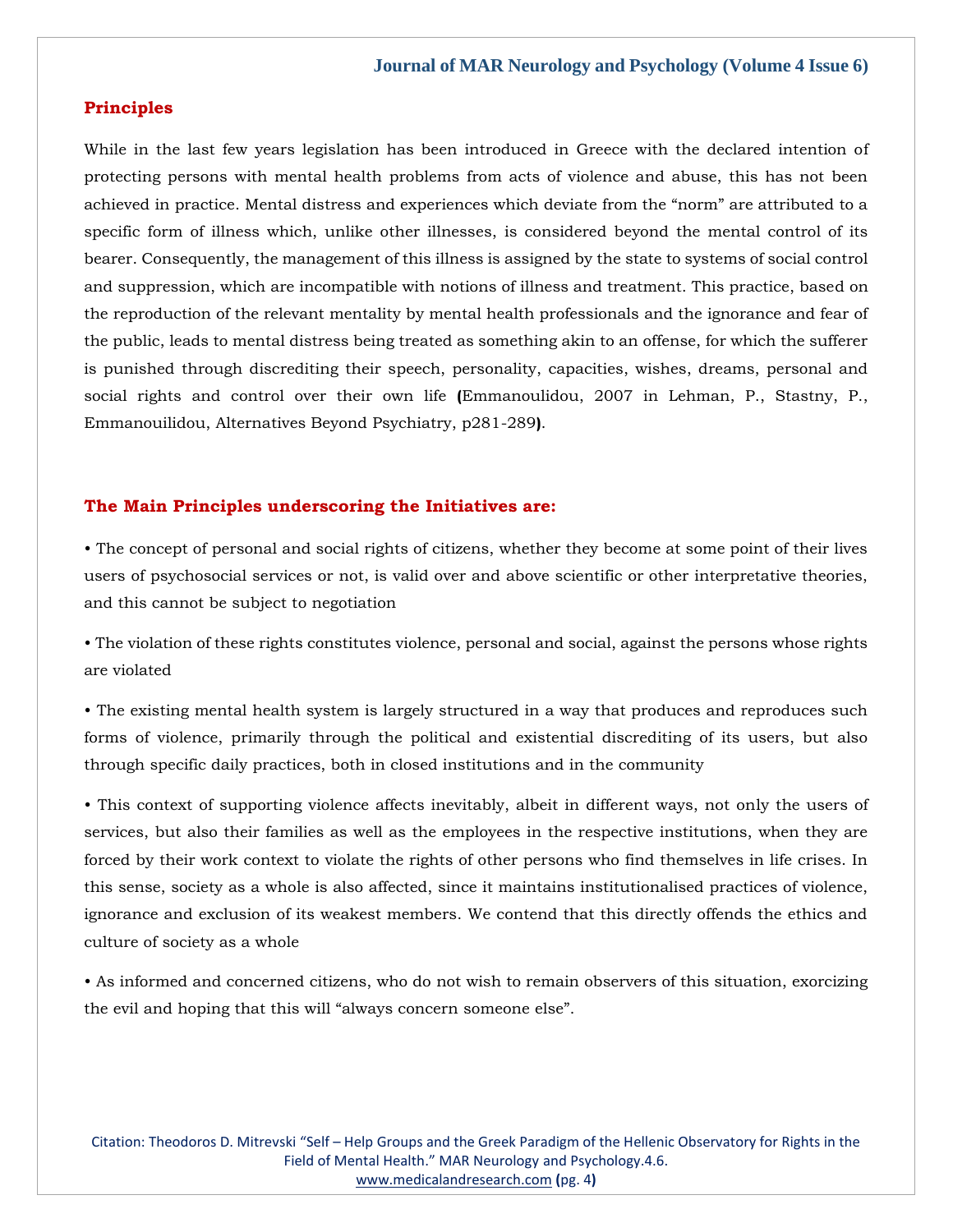#### **Aims**

• To begin a public discussion concerning the social management of mental distress.

• To change the prevalent view regarding mental health and the so-called mental disorders.

• To inform the public on matters of the rights of users of mental health services and of workers within them.

• To resist the logic of institutionalization, social exclusion, exercise of any form of violence and violation of human rights in the field of mental health.

• To contribute to the development of alternative forms of the social management of mental distress.

• To defend and expand the rights of persons in distress both in and out of the mental health service system.

• To promote the participation of users of psychosocial services in all levels of decision making that concern their lives.

• To promote the view that the family members of persons in distress are individuals directly concerned with matters of mental distress, deserving equal attention, support and inclusion of their views along with the rest of parties involved.

## **Actions**

Information gathering regarding violations of rights: Information is gathered concerning **(**a**)** incidences of abuse of inpatients in public and private mental health facilities, **(**b**)** cases of violation of rights of users or ex-users of mental health services, of their relatives, as well as of workers in this field **(**c**)** incidents and concerns regarding ethical issues, and **(**d**)** gaps in the mental health service system. On the basis of the demands or complaints it receives, the Observatory acts either collectively, through initiating formal complaint procedures, or individually, through supporting the persons concerned in defending their rights. The prerequisite for undertaking action of any kind is the concerned individual's consent, active participation and joint shaping of decisions at every stage of the management of information.

Complaint regarding violations of rights in private psychiatric facilities: In April 2008, on the basis of complaints by interested persons, the Observatory sent a written complaint concerning the "Violation of human rights in private psychiatric facilities" to the Committee for the Protection of Rights of Persons with Mental Disorders of the Greek Ministry of Health and Social Solidarity, demanding the investigation and restitution of the incidences and conditions reported therein. The Committee conducted an

Citation: Theodoros D. Mitrevski "Self – Help Groups and the Greek Paradigm of the Hellenic Observatory for Rights in the Field of Mental Health." MAR Neurology and Psychology.4.6. [www.medicalandresearch.com](http://www.medicalandresearch.com/) **(**pg. 5**)**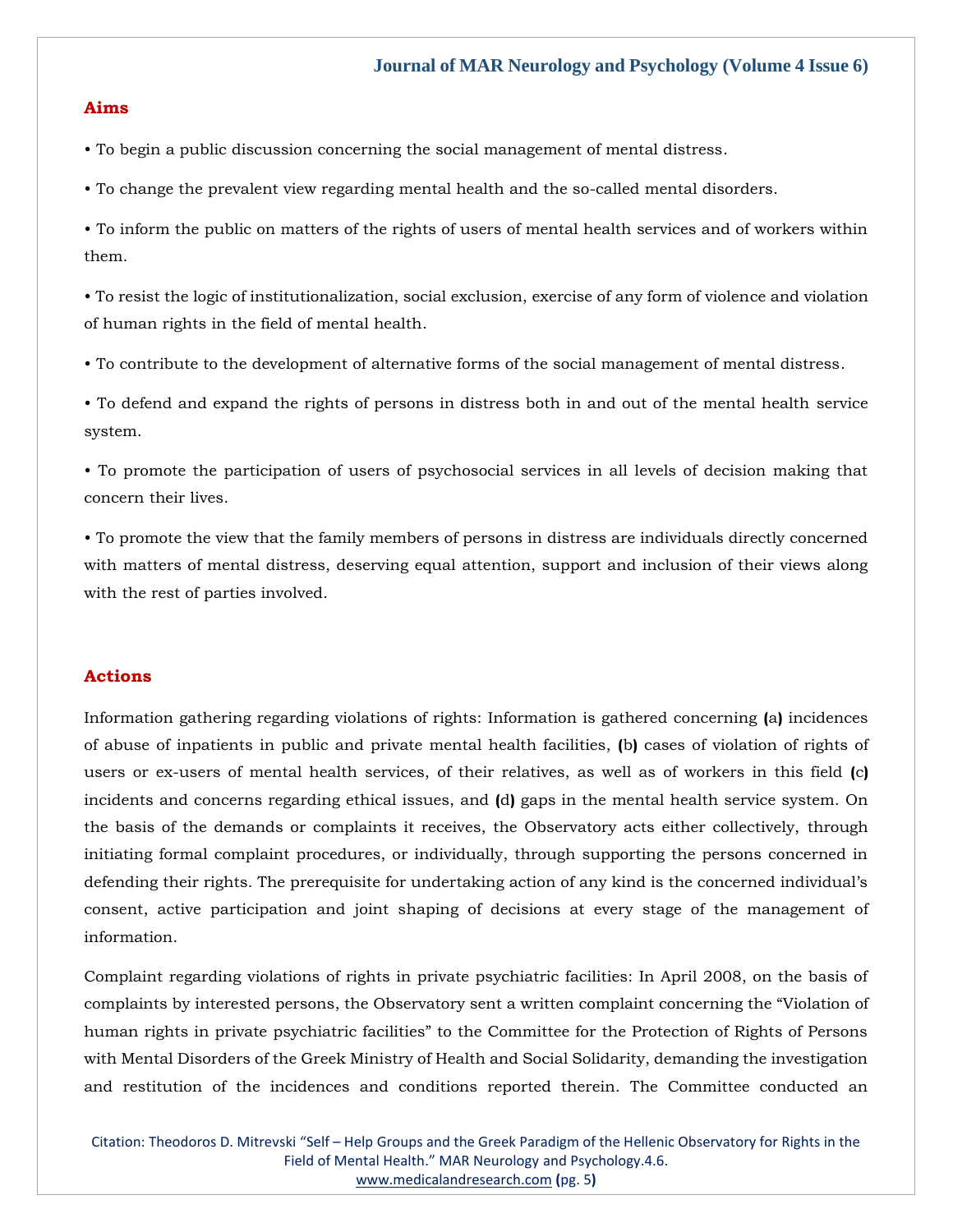investigation and made recommendations to the facilities concerned. However, according to information the Observatory has obtained from persons hospitalised in the facilities concerned, nothing has changed to the present with regard to the issues that the Observatory had raised. We are continuing to apply pressure to the Ministry and we have initiated a media campaign on the matter.

Supporting individual persons in defending their rights: In cases of persons contacting the Observatory with complaints regarding violations of their rights during their involvement with mental health services or expressing intention to exercise their rights, the Observatory supports the persons concerned through **(**a**)** informing them on their rights and on legal ways of defending them **(**b**)** referring them to law or other professionals who can initiate legal actions on their behalf.

Operating a Public Information Office in the Psychiatric Hospital of Thessaloniki: Volunteer members of the Observatory work in the Public Information Office that the Thessaloniki Parents' Association for Mental Health operates in the grounds of the Psychiatric Hospital of Thessaloniki, informing hospitalised persons, their families and other persons concerned on their rights and supporting them in any relevant action they wish to undertake.

Promoting the psychiatric will: The psychiatric will is used in many countries as a way of safeguarding a person's self-determination during their compulsory admission to psychiatric facilities. This document, which is signed in the presence of a notary or lawyer, contains the person's decisions regarding what they allow and what they forbid to be exercised on their body and mind in the course of a prospective compulsory or voluntary psychiatric hospitalisation, according to their constitutional rights to individual freedom and self-determination. The person concerned can also name specific persons as legal representatives, who take on the responsibility to ensure, using all legal means, that the person's expressed will is respected in case of compulsory or voluntary hospitalisation in a psychiatric unit. The Observatory supports anyone who wishes to compose a psychiatric will through **(**a**)** providing relevant information, **(**b**)** providing a template of a psychiatric will in its website, and **(**c**)** referral to law professionals.

Support network for persons wishing to stop psychotropic medication: Members of the Network can be mental health professionals and persons with psychiatric experience wishing to support other persons in gradually reducing psychotropic drugs and the restitution or maintenance of their mental health without chemical means. The Network does not encourage anyone to discontinue psychotropic medication, but aims to support those who have already made the decision to do so, so that they achieve this through minimising, to the extent possible, the possible dangers to their health from a sudden and uninformed discontinuation.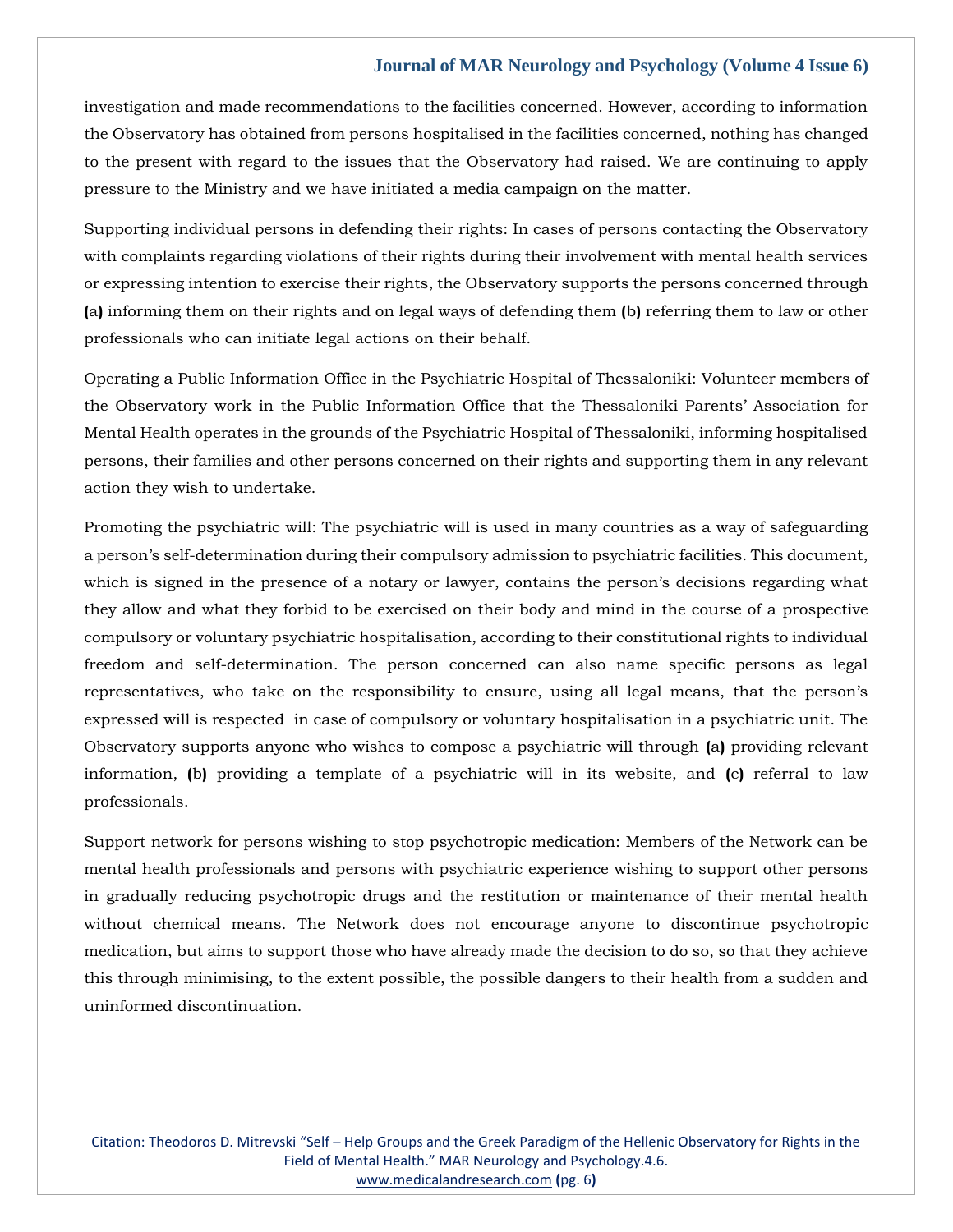Hellenic Hearing Voices Network: The Hellenic Hearing Voices Network has operated at national level since 2010 and is part of the international network of hearing voices, Intervoice. The part of the Network that functions in Thessaloniki operates under the auspices of the Observatory. There is a selfhelp/support group of persons who hear voices and/or have unusual beliefs in Thessaloniki. We also organise events and collect and translate materials regarding the specific approach to voices and unusual beliefs, which is available in the Observatory website and is forwarded to interested persons. Finally, we are planning training in individual support of persons who hear voices and/or have paranoid ideas, so that such support can be given to whoever requests it.

Providing support for setting up and running self help groups: There is already a self-help group for persons who hear voices and/or have unusual beliefs, supported by the Observatory, as part of the Hearing Voices Network. The Observatory can support the setting up and running of self-help groups through **(**a**)** providing information regarding self help **(**b**)** providing a space and infrastructure for the functioning of the group.

Promoting alternative ways of managing mental distress: With an aim to promote freedom of choice, which is fundamental to the exercise of rights of users of psychiatric services, the Observatory seeks and promotes alternative modes of managing distress through **(**a**)** producing and translating relevant information, which is made available via the Observatory website, **(**b**)** organising lectures, seminars and other public events **(**c**)** seeking, promoting and publicising existing alternative practices in Greece.

Training in the accompaniment of Individuals in Crisis: With the aim to train professionals and experts by experience in supporting individuals during a psychic crisis in their lives. Regular 2 years curriculum trainings takes place for a theoretical knowledge and practical advices in order to comfort and assist the person with their crisis and assist their families with the out-most respect.

Team for the Accompaniment of Individuals in Crisis: A team of trained experts which aims to relieve the individual in crisis with carefully selected adjustments in their own environment and fully support them in their daily needs with respect and compassion in order to avoid a psychiatric hospitalisation and the violence, which may happen there

Training for individuals who want to Reduce or Quit Psychiatric Drugs: With the aim to assist and train individuals and their families to reduce or quit psychiatric drugs the training offers theoretical knowledge of the drugs and the substances used, their effects, side effects and ways to reduce the dosage and even quit permanently by experts on the field of psychopharmacology in order to avoid prompt and dangerous quit of psychopharmaka.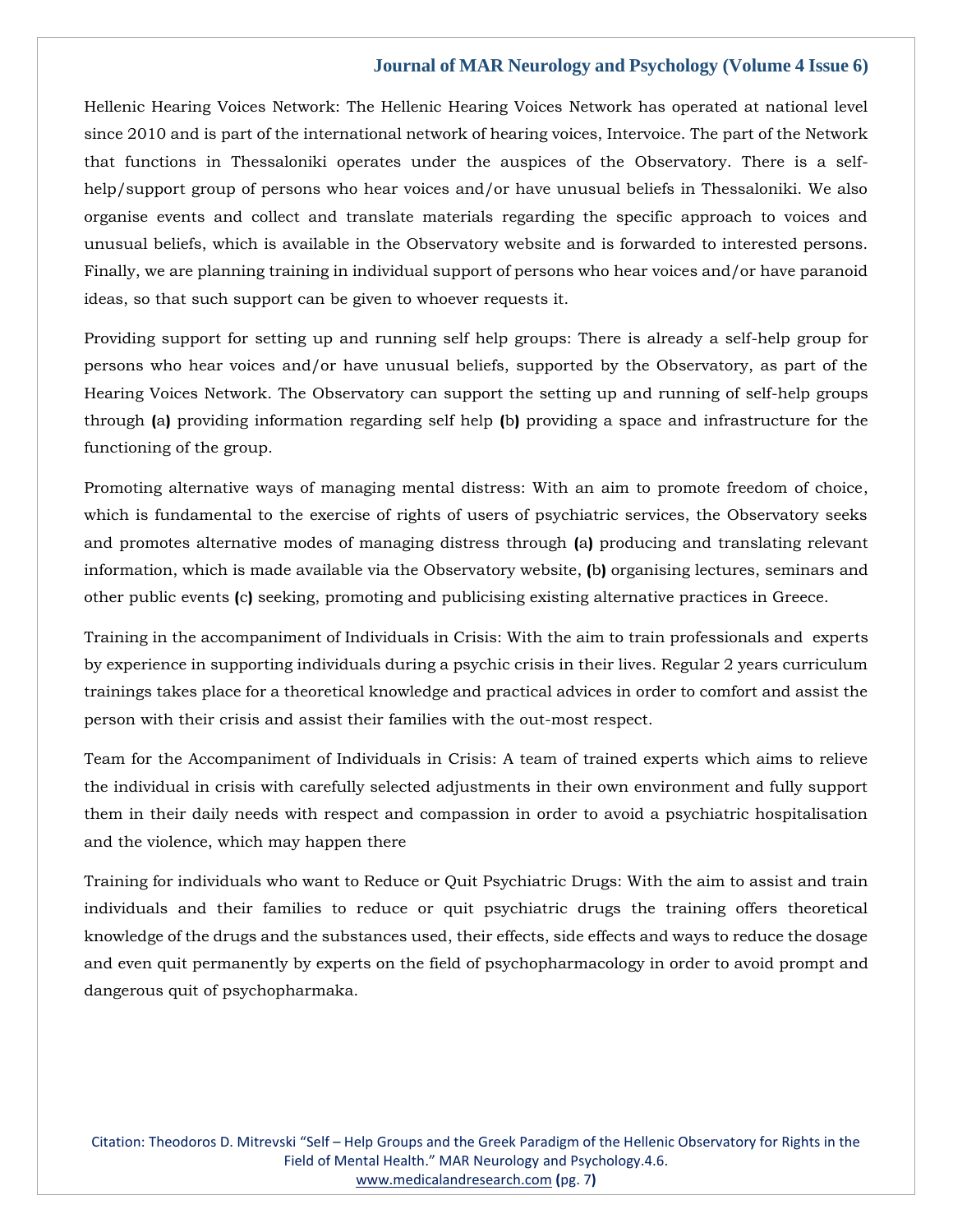## **Self-Help Groups**

#### **Grief and Sadness Self-Help Group, Monday 19:30-21:00**

With the aim to assist members to deal with sadness, sorrow, vanity, and pessimism, experienced at some point in life. Negative emotions are also a sign that something in his life is wrong. There are numerous individuals in this city who feel or have felt this emptiness, and have seen their lives leave them. The goal of the group is to allow individuals to discuss their situation. The Self Help Group of people who have experienced or are experiencing sadness, melancholy, depression, bipolar disorder, etc. and would hear you without judging you. The "Free Fall" Self-Help Team "takes off" for free every week.

#### **Self-help Group of People Who Hear Voices Tuesday 19:30-21:00**

People who hear voices and / or have unusual ideas or beliefs have an experience that is not like that of many of their fellow human beings. This difference often leads them to isolation in a way that makes it difficult for them in their daily lives and creativity. They are usually treated psychiatrically with disastrous results for their lives: psychiatric incarceration, involuntary pharmacotherapy, social exclusion. An alternative is self-help groups. There they meet people with similar experiences "without masks" and chat with others who have been "there", at the point of "other experience". Self-help groups are not a cure, but a place where one can be listened to and receive encouragement, confirmation and support. Someone comes out of the isolation they may be experiencing. **(**S**)**He shares his fears, worries and effective ways of managing his experiences. **(**S**)**He realizes how different everyone's experiences are, but also that many emotions and issues are common. **(**S**)**He has the opportunity to support others, but also to receive support himself. A negative attitude toward life is neutralized, which is a frequent consequence of voices and paranoid ideas.

Dealing with voices and paranoid ideas can be a long and difficult process, but the goal of a group is to know that you're not fighting alone.

#### **Self-help Group for Individuals with Psychiatric Experience, Tuesday (online) 19:00-21:00**

Former users of Psychiatric care meet in order to offer assistance to each other through sharing their experiences without the presence of a specialist. In a safe environment of acceptance and equality, the members of the group bravely speak out and break free from isolation. With respect and solidarity, they take active responsibility for themselves in a collective.

Citation: Theodoros D. Mitrevski "Self – Help Groups and the Greek Paradigm of the Hellenic Observatory for Rights in the Field of Mental Health." MAR Neurology and Psychology.4.6. [www.medicalandresearch.com](http://www.medicalandresearch.com/) **(**pg. 8**)**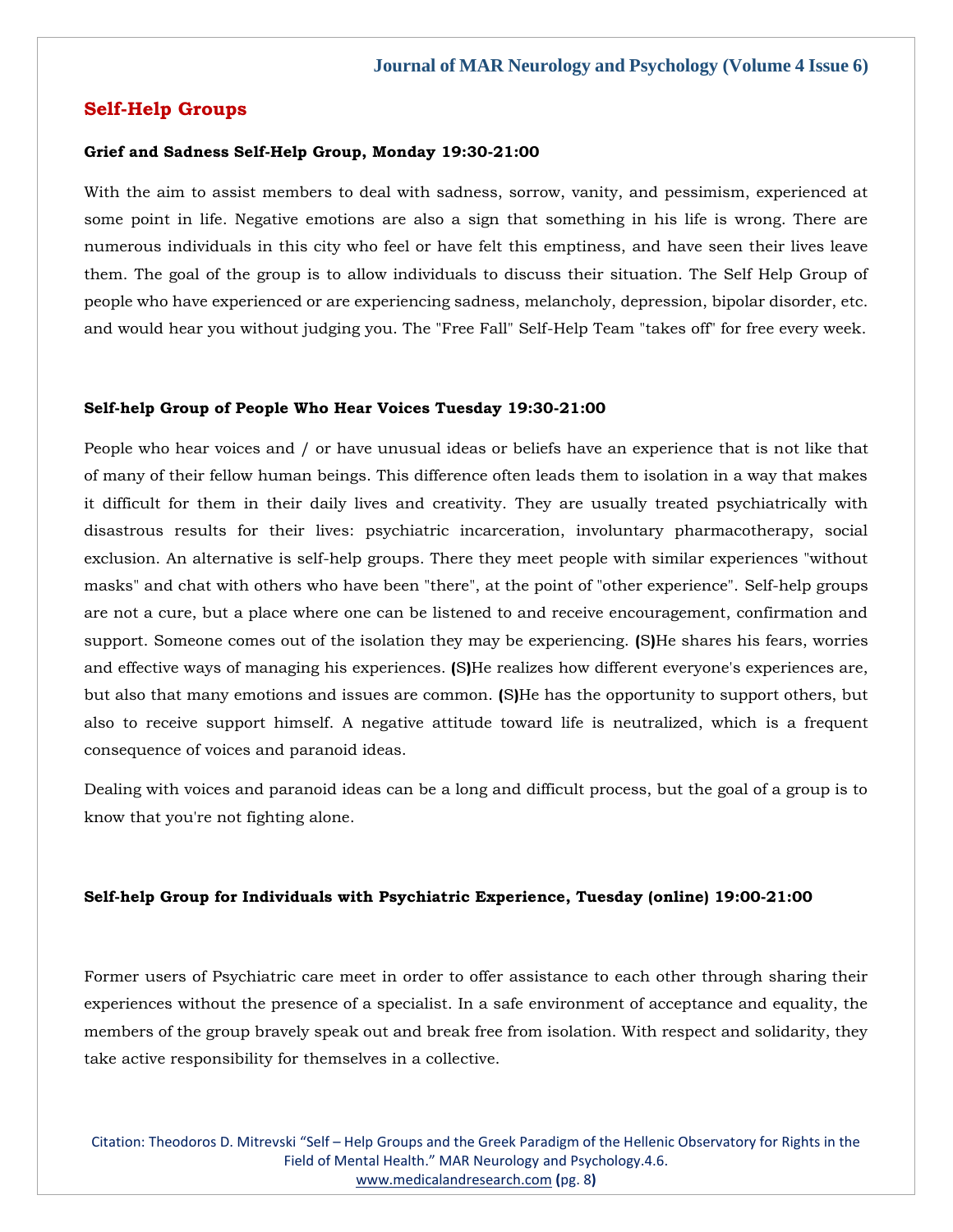#### **Self-Help Group Seminar on Psychosis, Wednesday (in person) & Thursday (online) 19: 30-21: 30**

The purpose of the Seminar on Psychosis is to create a trialogue between people with direct experiential experience, people with indirect experiential experience, and mental health professionals. The exchange of experiential experiences, well-being strategies, the empowerment of the participants as well as the expression and sharing of experience are key features of the seminar.

The On Psychosis seminar is an informal group of people who come together to deal with their common problems. While the seminar may mean focusing on the individual, an important feature of the team is the idea of mutual support. The seminar can serve many different purposes depending on the situation and the need.

Members provide emotional support to each other. The belief behind the team is that the shared experience of team members is extremely valuable in promoting understanding and healing.

Joining the team can have some direct and indirect benefits in quality of life and in reducing symptoms. Attending the seminar can also be effective in strengthening social networks that provide social support.

- Each person can contribute to the team
- Each person decides which activities and tips will work for their individual needs
- The team facilitates open and honest communication in a non-critical environment

In general, each person speaks based on their experience, how it makes sense, how they manage it. The ultimate goal is to seek solutions to personal problems by sharing the stories of people who have faced or are facing similar difficulties in order to activate and build a network of solidarity. The team provides support not treatment. The attendance is free.

#### **Cinema Team, every second Friday.**

The film team started in 2017 based on the principles and philosophy of the self-help groups that have been operating at the Observatory for many years. The films selected for screening have themes related to the mental experience and mental pain of people of any kind. Their peculiarity, however, is that they record a different perspective, a "different look", a different look at diversity, which is always the cause and catalyst of the reflection of the team that follows each screening.

In the film group at the Observatory we say that…. we watch movies about souls… that speak to our souls and after the screening, in reflection, we share their gifts.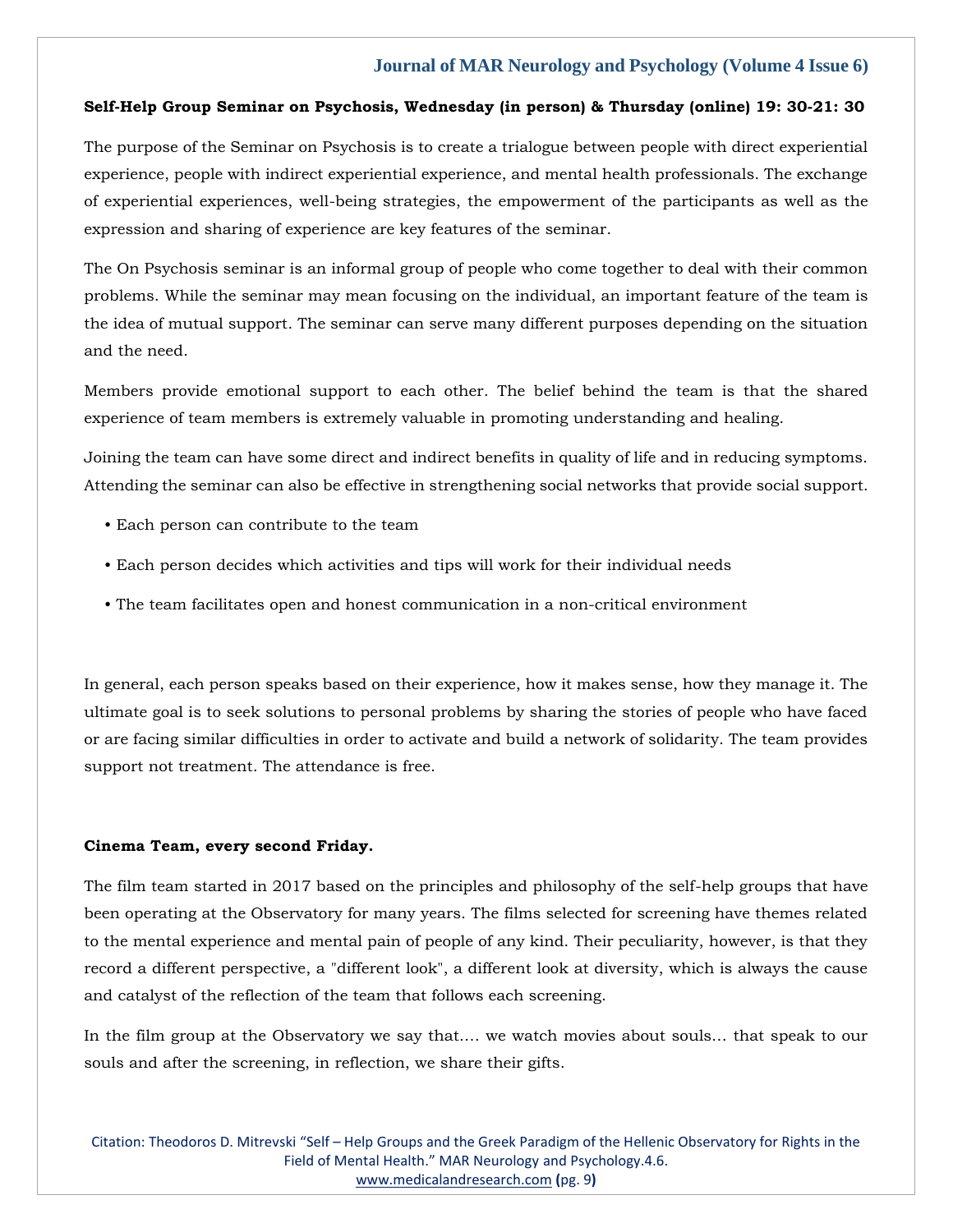Reading Group once a week: on texts which are chosen or are written by the members themselves, with the goal to share, stimulate and discuss their thoughts and experiences. Started at 2022

**Self-education group:** In this group the members study and discuss important texts on alternatives to institutional psychiatry as well as philosophical text, since 2017, with the goal to create a common ideological basis for the actions of the Observatory.

It is important to mention that all these groups were made by persons with psychiatric experience and not by proposals of professionals.

#### **Discussion**

In the sections above we described briefly the origin and the definition of Self-help Groups **(**SHG**)** in Central Europe and some of the phases in their evolution. Afterwards, we gave a presentation of the HELLENIC OBSERVATORY FOR RIGHTS IN THE FIELD OF MENTAL HEALTH, founded in 2006 with the purpose of defending the rights of persons implicated in the mental health service system and promoting alternative, non-psychiatric ways of managing distress, based in Thessaloniki, Greece **(**Emmanoulidou, 2007 in Lehman, P., Stastny, P., Emmanouilidou, Alternatives Beyond Psychiatry, p281-289**)**. Also, it functions with a horizontal without any form of hierarchy whereas every member is treated with respect and equality as a partner without any form of discrimination and the decisions of the General Assembly are taken not by majority vote but with consensus. More importantly, it should be noted that more than 50% of the members of the General Assembly are individuals with some sort of psychiatric, psychotic, or unusual experience in their lives.

On the other hand is the psychiatric experience that is proposed and followed around the western world. The centre of the interactions between psychiatrists and directly interested parties is the exploration of symptomatology to define a diagnosis and the pharmacotherapy to be prescribed. It is easily understood that through this kind of interaction there can not be a common ground that places the patient and the doctor as equals, with a relationship that can be synergetic and equal **(**Rufer, 2007 in Lehman, P., Stastny, P., Emmanouilidou, Alternatives Beyond Psychiatry, p305-326**)**. Rather it gives the doctor absolute power and turns the scales of obedience and control to her. Moreover, it places the focus of the therapy in obedience by the patients in order to facilitate the devouring of prescribed medication. Thus, psychotherapy is diminished and becomes psycho-education and loses its liberating and therapeutic effect **(**Rufer, 2007 in Lehman, P., Stastny, P., Emmanouilidou, Alternatives Beyond Psychiatry, p305- 326**)**. Psycho-educations have as a primary goal to transform the directly interested individuals and their families into experts on the mental disorder, the disease or handicaps, but what it actually accomplishes is to internalise the biological models and the associated theories, proposed by doctors and pharmaceutical companies **(**Rufer, 2007 in Lehman, P., Stastny, P., Emmanouilidou, Alternatives

Citation: Theodoros D. Mitrevski "Self – Help Groups and the Greek Paradigm of the Hellenic Observatory for Rights in the Field of Mental Health." MAR Neurology and Psychology.4.6. [www.medicalandresearch.com](http://www.medicalandresearch.com/) **(**pg. 10**)**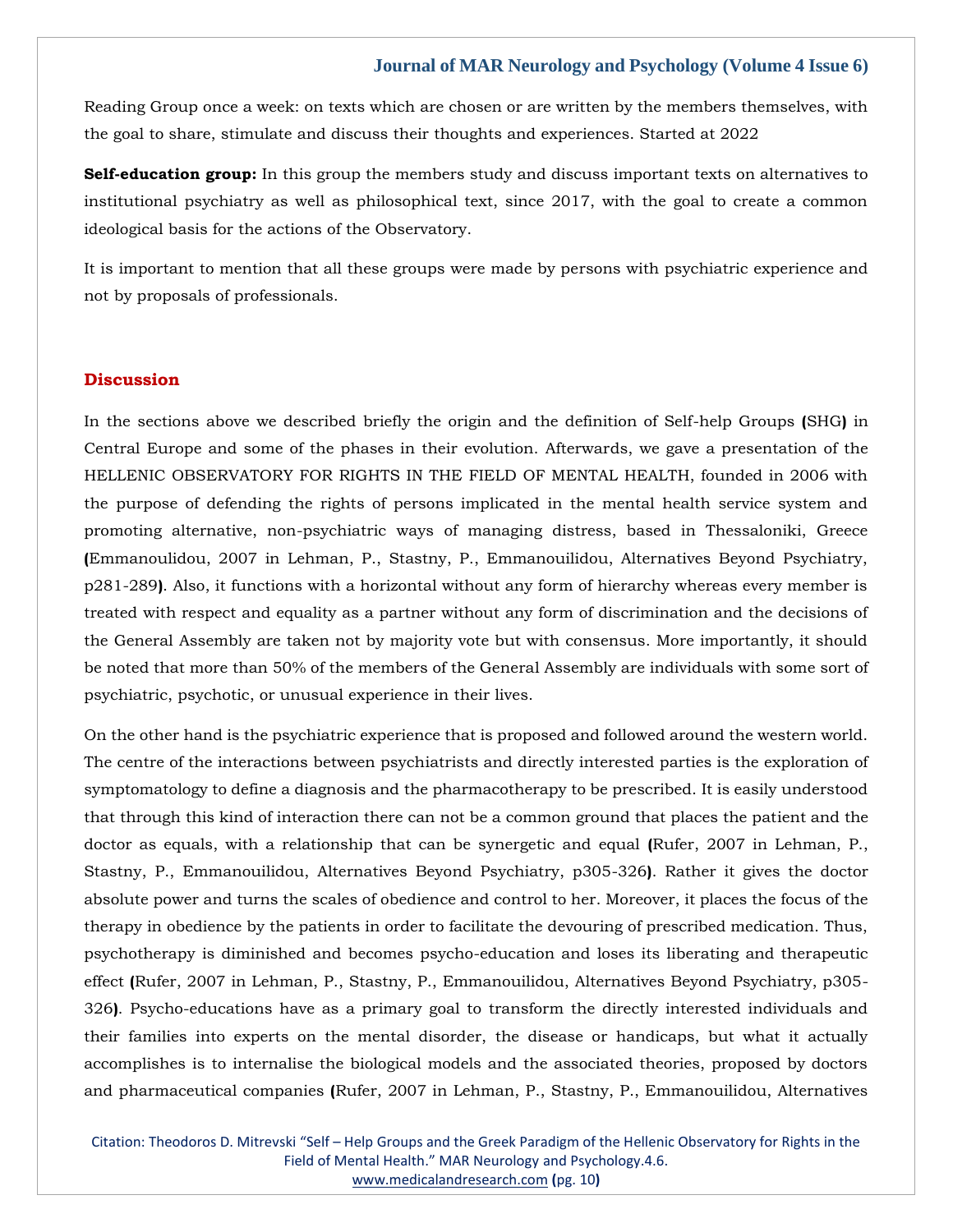Beyond Psychiatry, p305-326**)**. Furthermore, another part of the psychiatric experience is the involuntary hospitalisation of the individual and poses one of the biggest problems of psychiatry. The traumatic experience of the forceful institutionalisation of the individual can be extremely traumatic and can be compared with the experiences of rape, torture and sexual abuse **(**Rufer, 2007 in Lehman, P., Stastny, P., Emmanouilidou, Alternatives Beyond Psychiatry, p305-326**)**. The mental and physical injuries that escort these experiences could be translated in the therapeutical speech as a core state of lack of control in the life of the individual and abuse of power **(**Rufer, 2007 in Lehman, P., Stastny, P., Emmanouilidou, Alternatives Beyond Psychiatry, p305-326**)**. The individual experiencing the involuntary hospitalisation goes to a state of palindrome whereas childhood fear resurfaces and takes over the person and the trauma by that experience results in the feeling of existential helplessness **(**Rufer, 2007 in Lehman, P., Stastny, P., Emmanouilidou, Alternatives Beyond Psychiatry, p305-326**)**.

So, what is the role of the expert in all these? What is our purpose and our function as experts in our fields? What can we do in order to alleviate the suffering of the individual from a severe mental condition, not facilitate to their traumatic experiences and treat them with respect as equal members of our society? How can we turn the scales of equality and respect? What are the alternatives? In the Eye of Power **(**2008**)**, Michelle Foucault states: ''The role of the intellectual is not any more to be in front or sideways in order to express the silent truth for the rest of the people. It is probably to fight against the faces of authority, whereas the intellectual becomes an object and at the same time a tool: in the areas of knowledge, truth, consciousness and speech….. It is a struggle against authority, a struggle to demonstrate authority and to offend it in places where it is invisible and insidious. It is a struggle not for the realisation but for the undermining and conquest of power, next to, side by side with those that fight for it and by far in order to enlighten them''. Foucault also understands that ''power is not limited to the state mechanism, and nothing will ever change in the realm of society if the mechanisms that exert power, and operate outside of the state format but underneath them and next to them in a lower level of daily life, do not change". In his seminal work Dr. David Cooper "The Language of Madness" **(**1980**)** states several proposals on how to move forward to a better healthcare system and practices. He starts with the goal of overthrowing the rules of the psychiatric procedures, moves to the abolition of the hierarchical authoritarian structure of the psychiatric system, then moves to the avoidance of interventions, and then to the abolition of sexual oppression **(**Cooper,1980**)**.

In this spirit, the HELLENIC OBSERVATORY FOR RIGHTS IN THE FIELD OF MENTAL HEALTH is trying to tip the scales for all the involved and interested parties. In favour of respectful, equal and humanitarian healthcare. It takes actions to educate, train, express and facilitate an evolutionary process, that is so much needed, in the formation of mental health care and create the opportunity for everybody to be heard in terms of equality, solidarity and respect. We believe that this is the future of mental health care and the visions and work of this communal, free-speech space can be replicated and further developed. It is important to create and have islands of freedom in our lives and the HELLENIC

Citation: Theodoros D. Mitrevski "Self – Help Groups and the Greek Paradigm of the Hellenic Observatory for Rights in the Field of Mental Health." MAR Neurology and Psychology.4.6. [www.medicalandresearch.com](http://www.medicalandresearch.com/) **(**pg. 11**)**